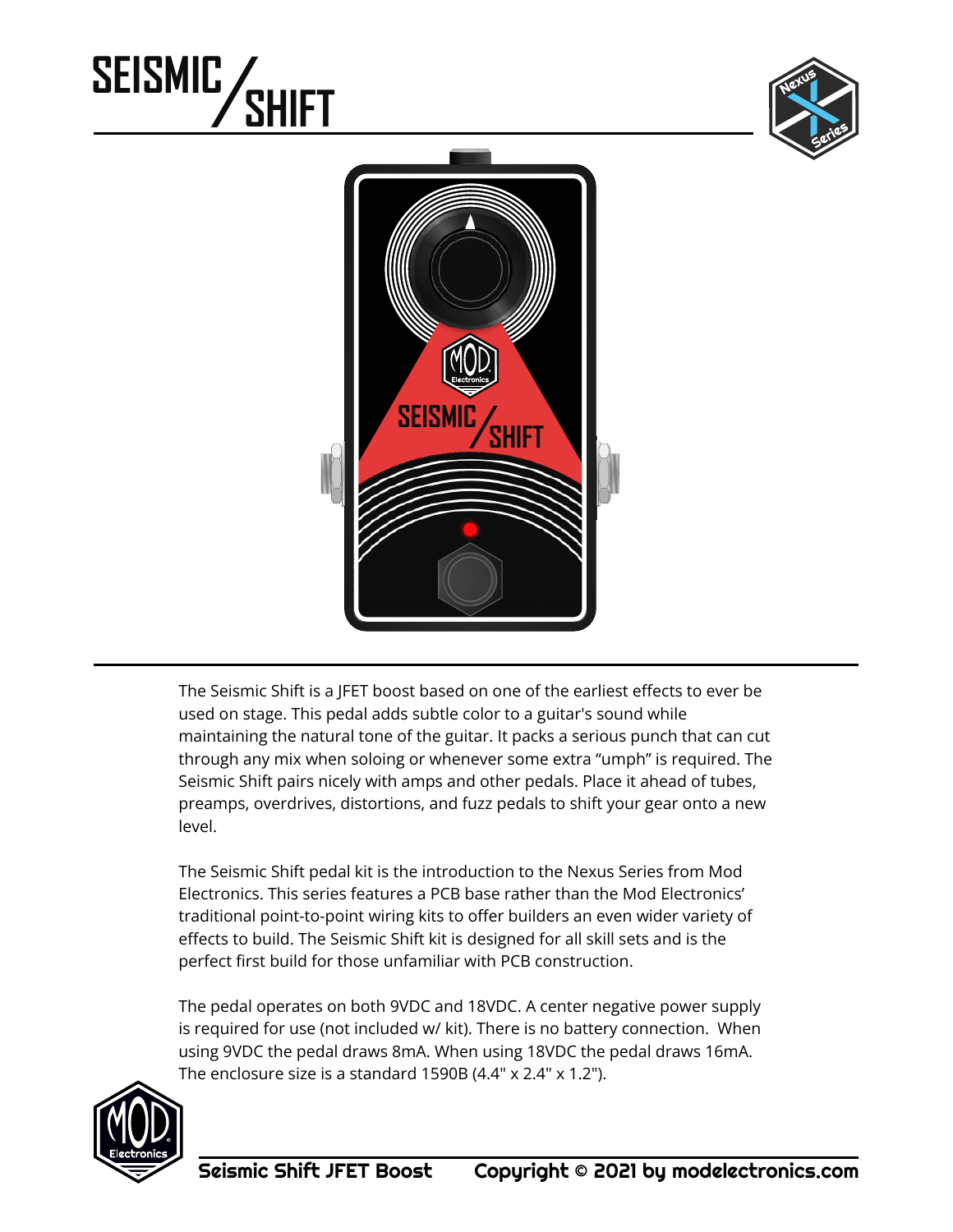### Table of Contents

| <b>Section</b>                                   | Page    |
|--------------------------------------------------|---------|
| Notes on PCB Construction                        |         |
| Parts Lists                                      | $3-4$   |
| PCB BOM's                                        | 5       |
| Applying The Sticker                             | 6       |
| Main PCB Construction                            | $7-9$   |
| <b>3PDT PCB Construction and Enclosure Parts</b> | $10-13$ |
| Calibration                                      | 14      |
| Schematic                                        | 15      |

## Required Tools

Adjustable Wrench **Cutters** Lead Formers Needlenose Pliers Phillips Head Screwdriver Ruler Small Flat Head Screwdriver Solder Soldering Iron Wire Stripper Xacto Knife of Similar Cutting Tool

#### Optional Recommended Tools

Anti Static Wrist Strap Desoldering Braid Desoldering Pump Helping Hands Multimeter Oscilloscope PCB Vise Signal Generator Tweezers

For a full-color digital copy of these instructions please visit https://www.modelectronics.com/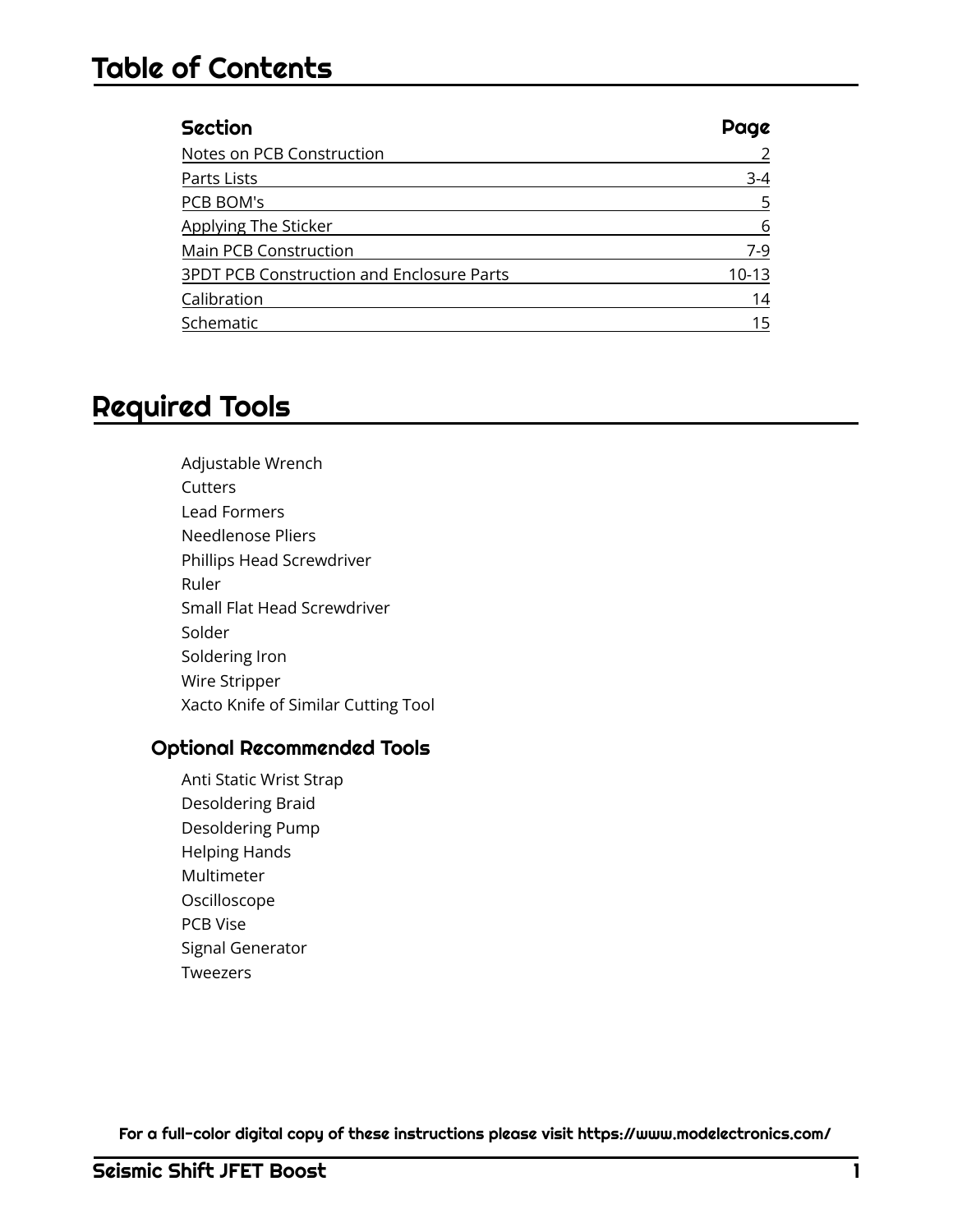This section is intended for those unfamiliar with or new to constructing circuit boards.

#### Lead Spacing

Components are made in two common mounting types, radial and axial. Radial components feature leads that are parallel and oriented in the same direction whereas the leads of axial components protrude from each end of the component oriented in opposite directions.

These parts will have corresponding footprints on the PCB marked with text. C\_ designates a capacitor and R\_ is used for resistors. The BOM (bill of materials) will cover all of the designators. Each footprint has a specific spacing. Footprints for the radial parts will match the spacing of that part but axial parts require preparation to fit. For the resistors in this kit you can simply use your finger to push the lead until it is perpendicular where the lead meets the part. Other axial parts will have lead spacing that are referenced in the instructions. Use a lead former tool on these parts.

**BEND HERE** 



RADIAL CAPACITOR

#### Soldering

of the solder.

After inserting the PCB into its footprint make sure that the component is sitting flush against the PCB. Hold it in place and bend the leads on the opposite side of the PCB away from the component. This will keep the component flush to the PCB when soldering.

Make sure your soldering iron is fully warmed up before soldering. Position the tip of the iron so that it is touching both the solder pad of the PCB and the lead of the component. Slowly feed solder onto the pad. The solder should flow evenly across SOLDER the pad and will slope up onto the component lead. You may need to move the end of the solder strand around the pad to ensure that the pad is fully coated in solder and that it is also bonding to the lead. Repeat this process for each lead of the component then use a pair of cutters to snip the lead directly above the peak

Ideally the solder will flow through the pad hole and a small amount will reach the opposite side of the PCB. This can take some practice to master and is not critical. Focus on consistently achieving full coverage of the pad with slight slopes surrounding the lead first.

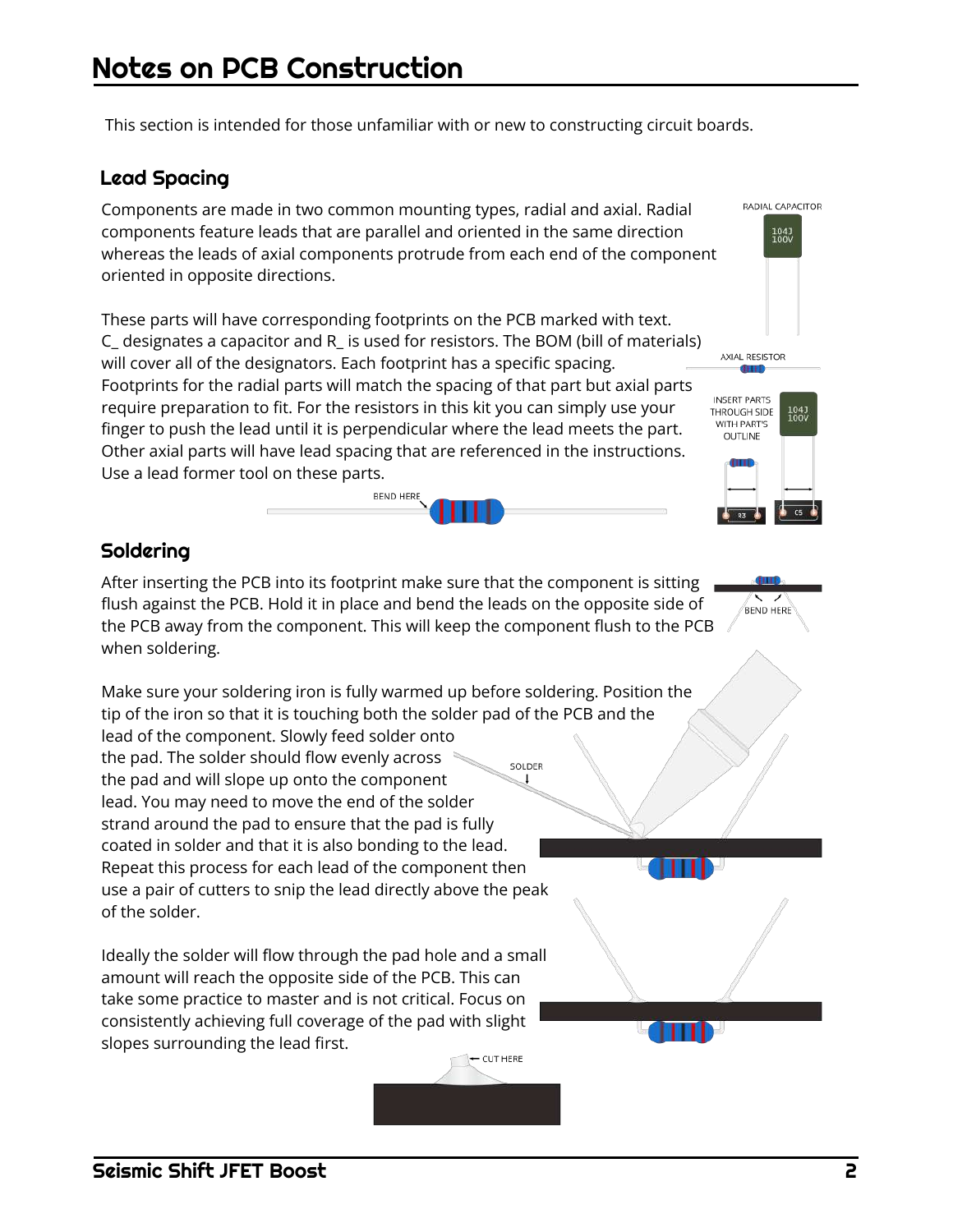# Main PCB Parts List

| THE                                                                                                                                                                                                                                                                                                                                                                      | R-N100         | Qty 1 | 100Ω 1/4W Metal Film Resistor      |
|--------------------------------------------------------------------------------------------------------------------------------------------------------------------------------------------------------------------------------------------------------------------------------------------------------------------------------------------------------------------------|----------------|-------|------------------------------------|
| IIIB                                                                                                                                                                                                                                                                                                                                                                     | <b>R-N22K</b>  | Qty 1 | 22KΩ 1/4W Metal Film Resistor      |
| 有限                                                                                                                                                                                                                                                                                                                                                                       | <b>R-N100K</b> | Qty 2 | 100KΩ 1/4W Metal Film Resistor     |
| ш                                                                                                                                                                                                                                                                                                                                                                        | R-O1M          | Qty 1 | 1ΜΩ 1/4W Metal Film Resistor       |
|                                                                                                                                                                                                                                                                                                                                                                          | P-Q1N5817      | Qty 1 | 1N5817 Schottky Diode              |
| ⊕MOD                                                                                                                                                                                                                                                                                                                                                                     | C-ET50-50-MOD  | Qty 1 | 50uF Electrolytic Capacitor        |
| ⊕ MOD                                                                                                                                                                                                                                                                                                                                                                    | C-ET250-25-MOD | Qty 1 | 250uF Electrolytic Capacitor       |
| TOP<br>칰<br><b>DOWN</b><br>VIEW                                                                                                                                                                                                                                                                                                                                          | C-D100N-50     | Qty 1 | 100nF Ceramic Capacitor            |
| TOP<br><b>DOWN</b><br>VIEW                                                                                                                                                                                                                                                                                                                                               | C-D100-3000    | Qty 1 | 100pF Ceramic Capacitor            |
| TOP<br>DOWN<br>4731<br>100V<br>VIEW                                                                                                                                                                                                                                                                                                                                      | C-PEID047-100  | Qty 1 | 47nF Film Capacitor                |
| TOP<br>DOWN<br>VIEW<br>1043<br>100V                                                                                                                                                                                                                                                                                                                                      | C-PEID1-100    | Qty 1 | 100nF Film Capacitor               |
| TOP<br>DOWN<br>VIEW                                                                                                                                                                                                                                                                                                                                                      | P-QPF5102      | Qty 1 | PF5102 JFET, N-Channel             |
| TOP<br>DOWN<br>VIEW                                                                                                                                                                                                                                                                                                                                                      | R-VT96Y-5K     | Qty 1 | 5ΚΩ Trimmer, 3296Y                 |
| TOP<br>DOWN<br>VIEW                                                                                                                                                                                                                                                                                                                                                      | R-VAV-B500K    | Qty 1 | B500KΩ 9mm PCB Mount Potentiometer |
| R3<br>C6<br><b>8 C4 8</b><br>C5<br>$\left( 72\right)$<br>$\bullet$ c3 $\bullet$<br>R1<br>R2<br>$\frac{1}{2}$ RV1<br>$\blacksquare$ Di<br>R5 <b>C</b><br>C1<br>$\begin{array}{ c c c c }\hline \textbf{w} & \textbf{cos} & \textbf{cos} & \textbf{w} \\ \hline \textbf{0} & \textbf{0} & \textbf{0} & \textbf{0} \\ \hline \end{array}$<br>SEISMIC/SHIFT<br><b>SIDE 1</b> | K-902-BOARD    | Qty 1 | Seismic Shift Main PCB             |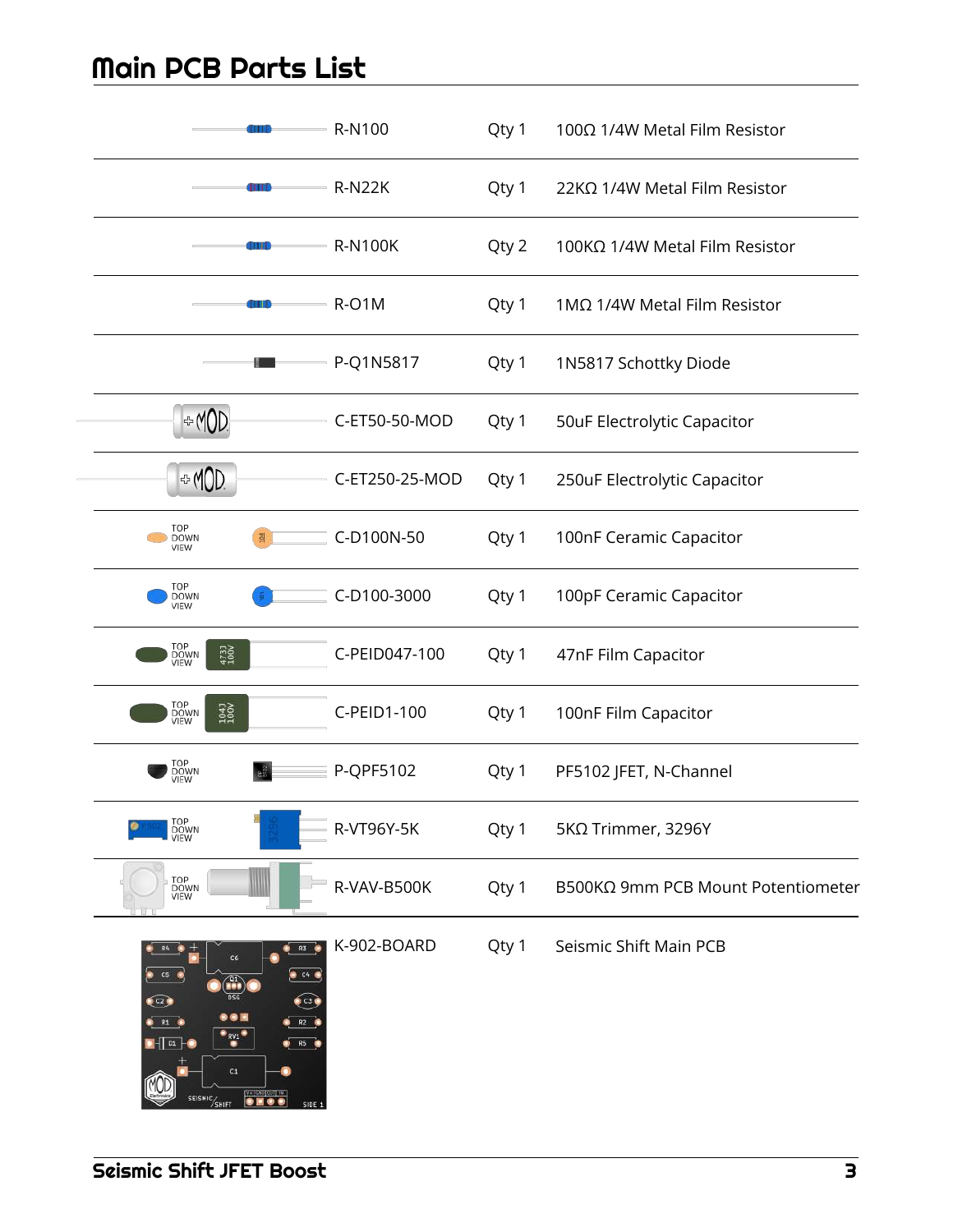# 3PDT PCB Parts List

| TOP<br>DOWN<br>VIEW          | P-L352                | Qty 1 | Red 5mm Diffused LED                 |
|------------------------------|-----------------------|-------|--------------------------------------|
|                              | R-N1K                 | Qty 1 | 1 KΩ 1/4 W Metal Film Resistor       |
|                              | P-H501-L-BLK          | Qty 1 | Soft Click 3PDT Footswitch           |
|                              | P-PC-3PDT-BOARD Qty 1 |       | <b>3PDT PCB</b>                      |
| <b>Enclosure Parts Lists</b> |                       |       |                                      |
|                              | P-L710-RED            | Qty 1 | Red LED Lens                         |
|                              | P-JB-IN-U             | Qty 1 | Low Profile DC Barrel Jack           |
|                              | <b>W-RN-11</b>        | Qty 2 | Mono 1/4" Jack                       |
|                              | P-K382B               | Qty 1 | <b>Black Skirted Knob with Arrow</b> |
|                              | S-W3024TC-BK-50       | 3 ft  | 24AWG Stranded Top Coat Wire         |
|                              | P-H1590BCE-BK         | Qty 1 | Black 1590B Enclosure                |
|                              | K-902-LABEL           | Qty 1 | Seismic Shift Sticker                |

Seismic Shift JFET Boost 4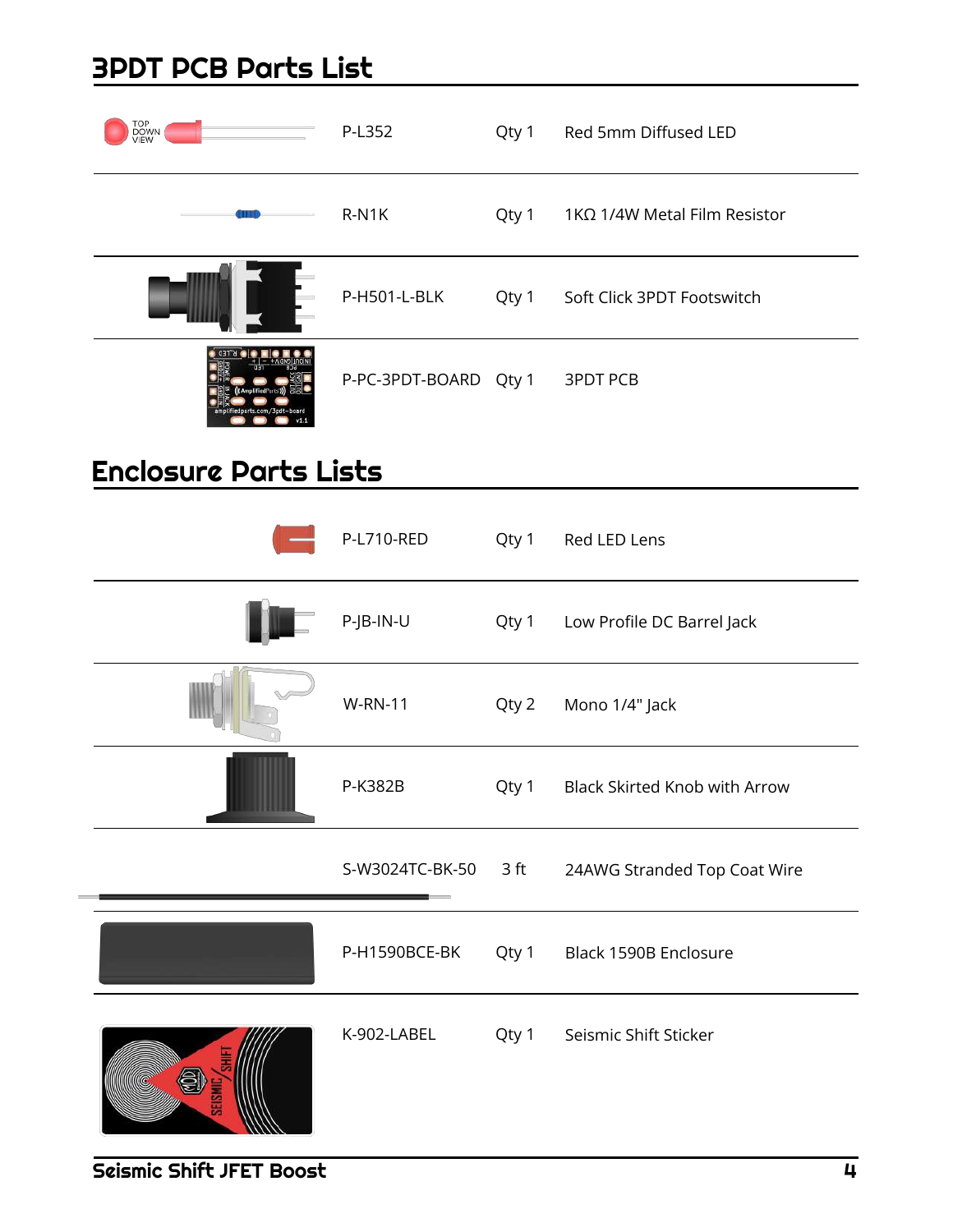# Seismic Shift PCB





| Part            | Value              | Type                        |
|-----------------|--------------------|-----------------------------|
| R1              | $100\Omega$        | 1/4W Metal Film Resistor    |
| R <sub>2</sub>  | $100K\Omega$       | 1/4W Metal Film Resistor    |
| R3              | $1M\Omega$         | 1/4W Metal Film Resistor    |
| R4              | $22K\Omega$        | 1/4W Metal Film Resistor    |
| R5              | $100K\Omega$       | 1/4W Metal Film Resistor    |
| D1              | 1N5817             | <b>Schottky Diode</b>       |
| C1              | 250uF              | Electrolytic Capacitor      |
| C <sub>2</sub>  | 100 <sub>n</sub> F | Ceramic Capacitor           |
| C <sub>3</sub>  | 100pF              | Ceramic Capacitor           |
| C4              | 47 <sub>n</sub> F  | Film Capacitor              |
| C <sub>5</sub>  | 100 <sub>n</sub> F | <b>Film Capacitor</b>       |
| C <sub>6</sub>  | 50uF               | Electrolytic Capacitor      |
| RV <sub>1</sub> | $5K\Omega$         | Trimmer, 3296Y              |
| RV <sub>2</sub> | B500ΩK             | 9mm PCB Mount Potentiometer |
| Q1              | PF5102             | JFET, N-Channel             |

#### 3PDT PCB

| ((AmplifiedParts'))<br>amplifiedparts.com/3pdt-board<br>SIDE 1<br>Part | Insert lugs from this side.<br>((AmplifiedParts')<br><b>Build your tone.</b><br>SIDE <sub>2</sub><br>Value | Type                                    |
|------------------------------------------------------------------------|------------------------------------------------------------------------------------------------------------|-----------------------------------------|
| r led                                                                  | 1KΩ                                                                                                        | 1/4W Metal Film Resistor                |
| LED                                                                    | Red                                                                                                        | 5mm Diffused Red LED                    |
| Footswitch                                                             | 3PDT                                                                                                       | <b>Black Soft Click 3PDT Footswitch</b> |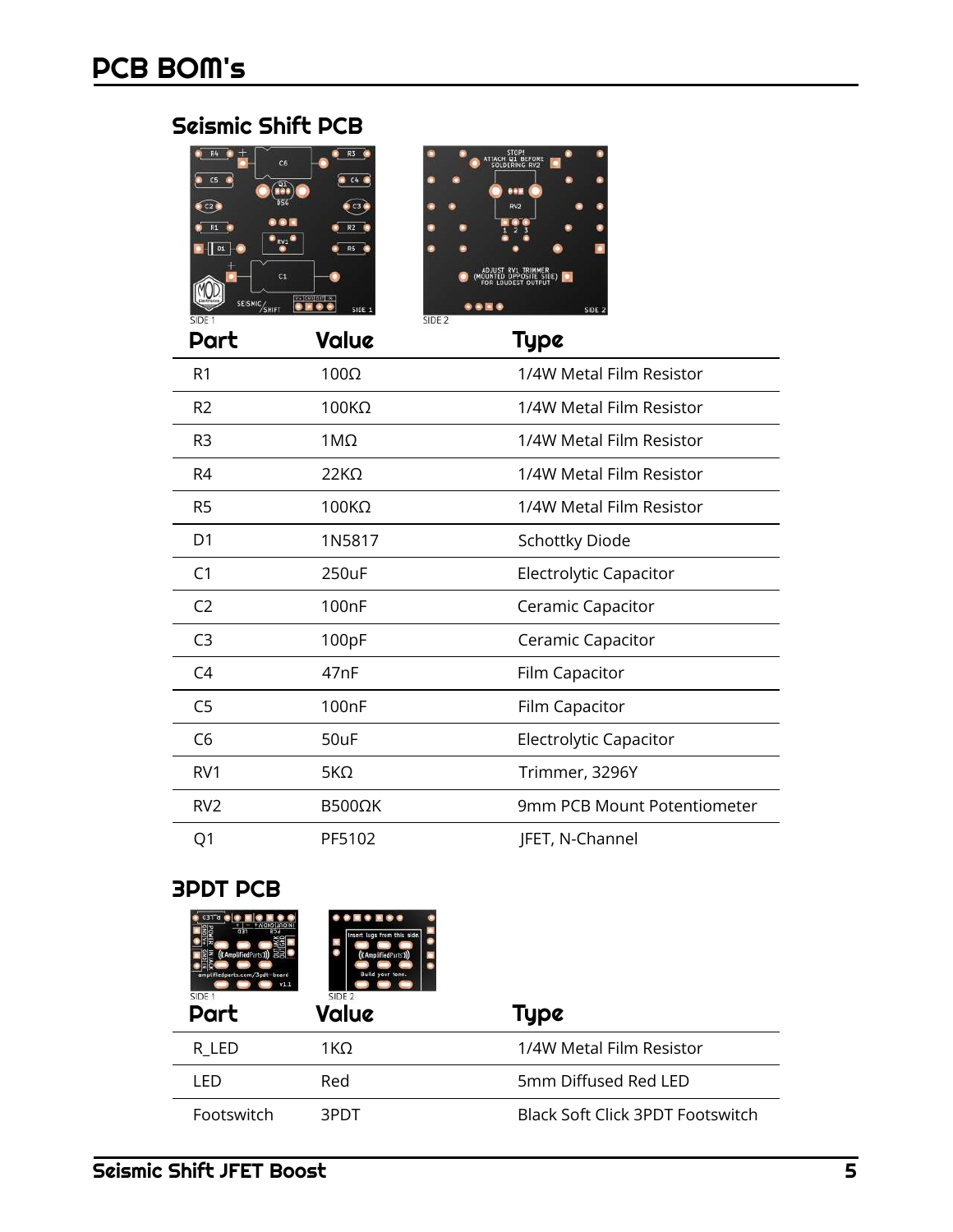# Applying The Sticker



Locate the top of the pedal as well as the top of the sticker. The cover of the instructions for your kit will have an image of the pedal that can be used for reference.

Peel the backing from the sticker. Carefully line up the top edge of the sticker with the top of the pedal. Try to line up the center of the circles to the center of the potentiometer hole. Press down to apply the sticker only to the edge. Run a finger across the edge to push any air out from beneath the sticker. Continue this motion as you work your way down the pedal until the sticker is fully attached.





Locate the holes beneath the sticker and depress them using a fingertip. Be sure that the area of the sticker surrounding the holes is fully adhered to the surface.

With an Xacto knife or similar tool, carefully pierce the sticker in the center of each hole. Carefully work the knife from the center of the hole to the edge and begin cutting fully around the edge until the sticker has been fully cleared from the hole.

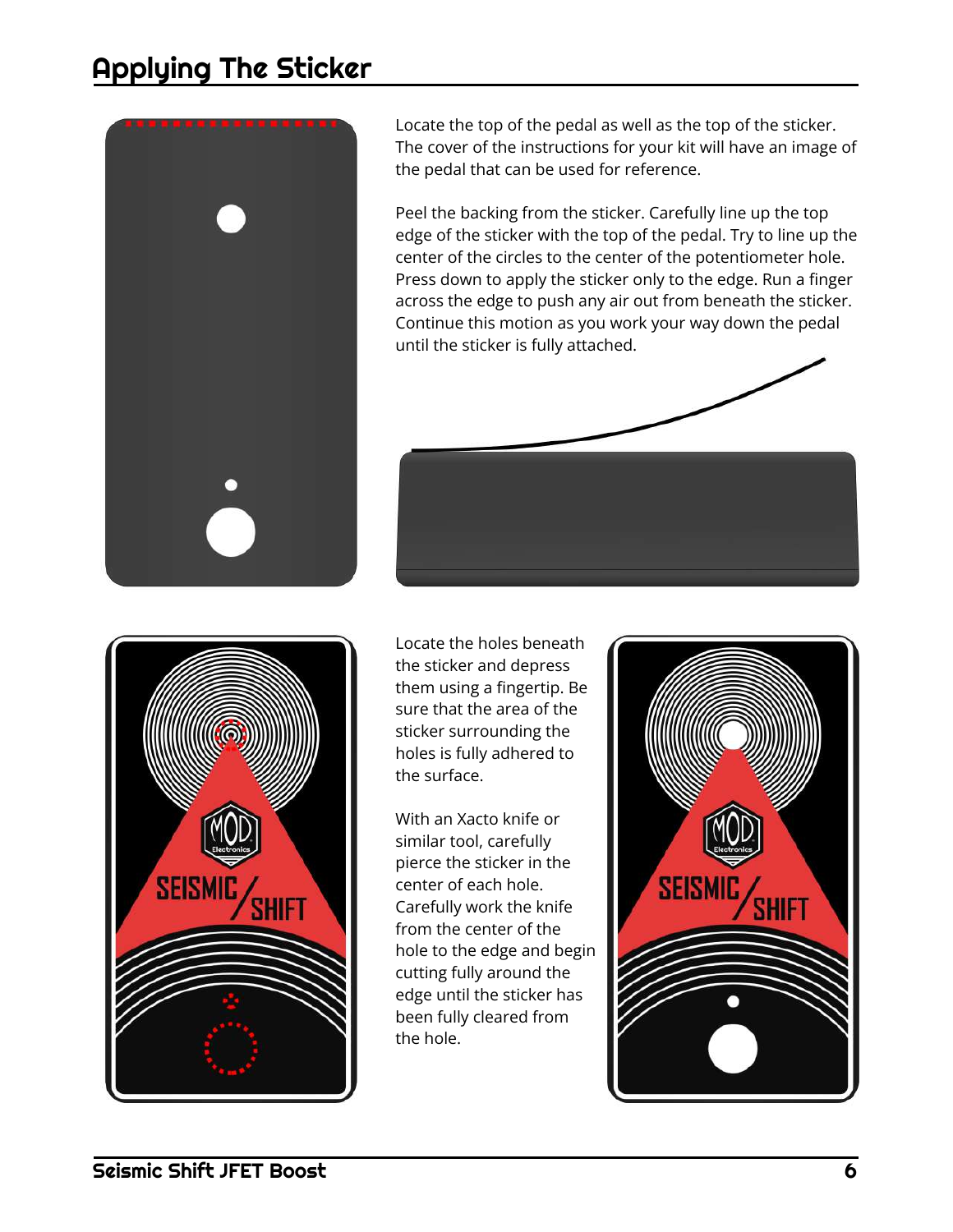# Main PCB Construction

Locate the Seismic Shift Main PCB. The following steps will cover the placement and soldering of all parts that are mounted on this PCB. Use the BOM and Parts List as references.

#### Part 1: Resistors

Locate the 100Ω resistor. Its color bands are brown, black, black, black, brown. Insert and solder this resistor at R1.

Locate one of the two 100KΩ resistors. Their color bands are brown, black, black, orange, brown. Insert and solder this resistor at R2.

Locate the 1MΩ resistor. Its color bands are brown, black, black, yellow, brown. Insert and solder this resistor at R3.

Locate the 22KΩ resistor. Its color bands are red, red, black, red, brown. Insert and solder this resistor at R4.

Locate the remaining 100KΩ resistor. Insert and solder at R5.







 $\bullet$  cs



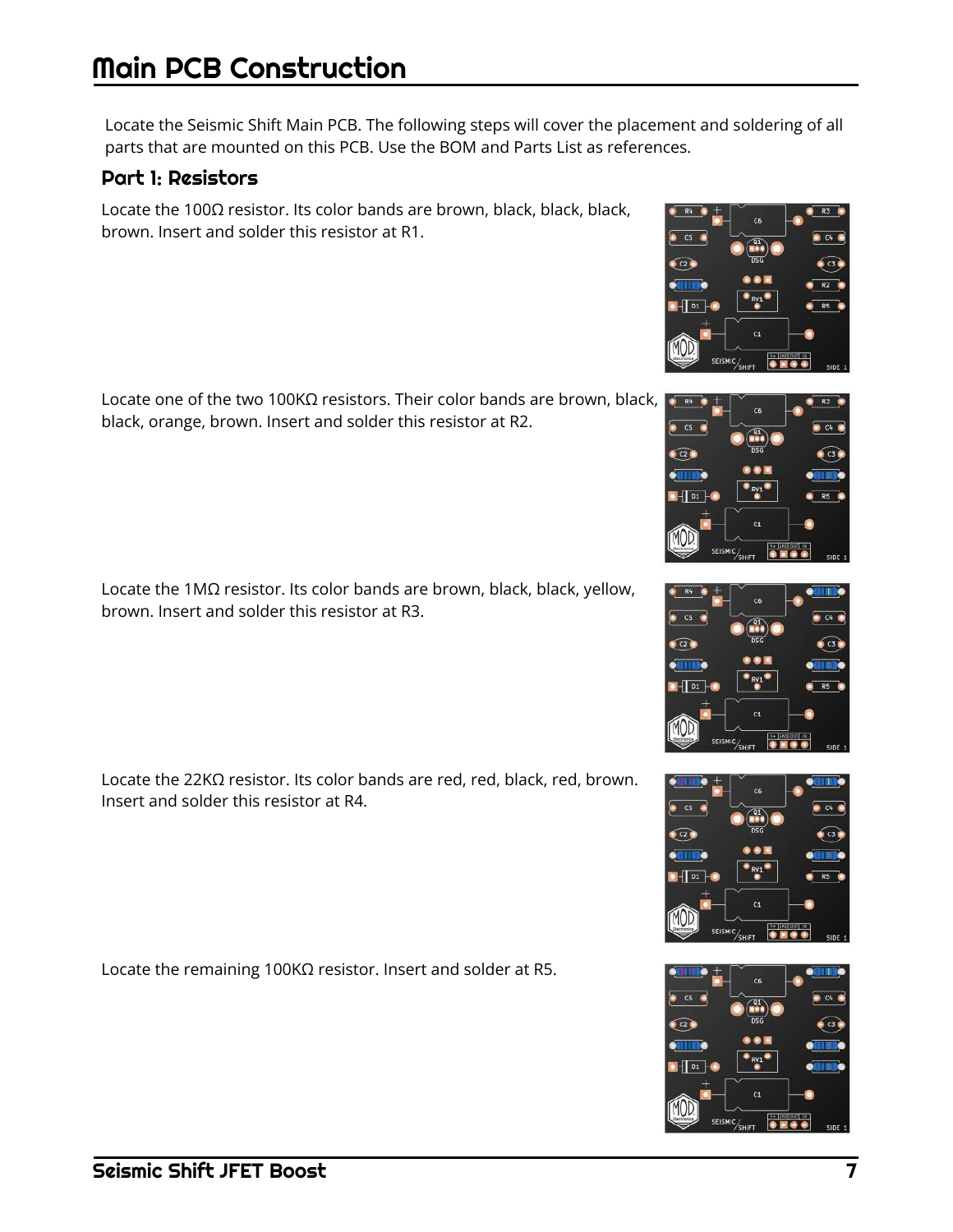#### Part 2: Solid State Components

Locate the 1N5817 diode. When inserting the diode, note the orientation of the band. This should match the orientation on the silkscreen. Use the .4 notch on the lead formers. Insert and solder this diode at D1.

**BAND** 



#### Part 3: Axial Capacitors

Locate the 250uF electrolytic capacitor. When inserting the capacitor, note the orientation of the positive lead. This should match the orientation on the silkscreen. Use the 1.0 notch on the lead formers. Insert and solder this capacitor at C1.

POSITIVE LEAD

POSITIVE LEAD

**DOWN** 

⊹M

Locate the 50uF electrolytic capacitor. When inserting the capacitor, note the orientation of the positive lead. This should match the orientation on the silkscreen. Use the .8 notch on the lead formers. Insert and solder this capacitor at C6.

#### Part 4: Radial Capacitors

Locate the 100nF ceramic capacitor. This is the circular capacitor marked 104. Insert and solder this capacitor at C2.









 $620$ 

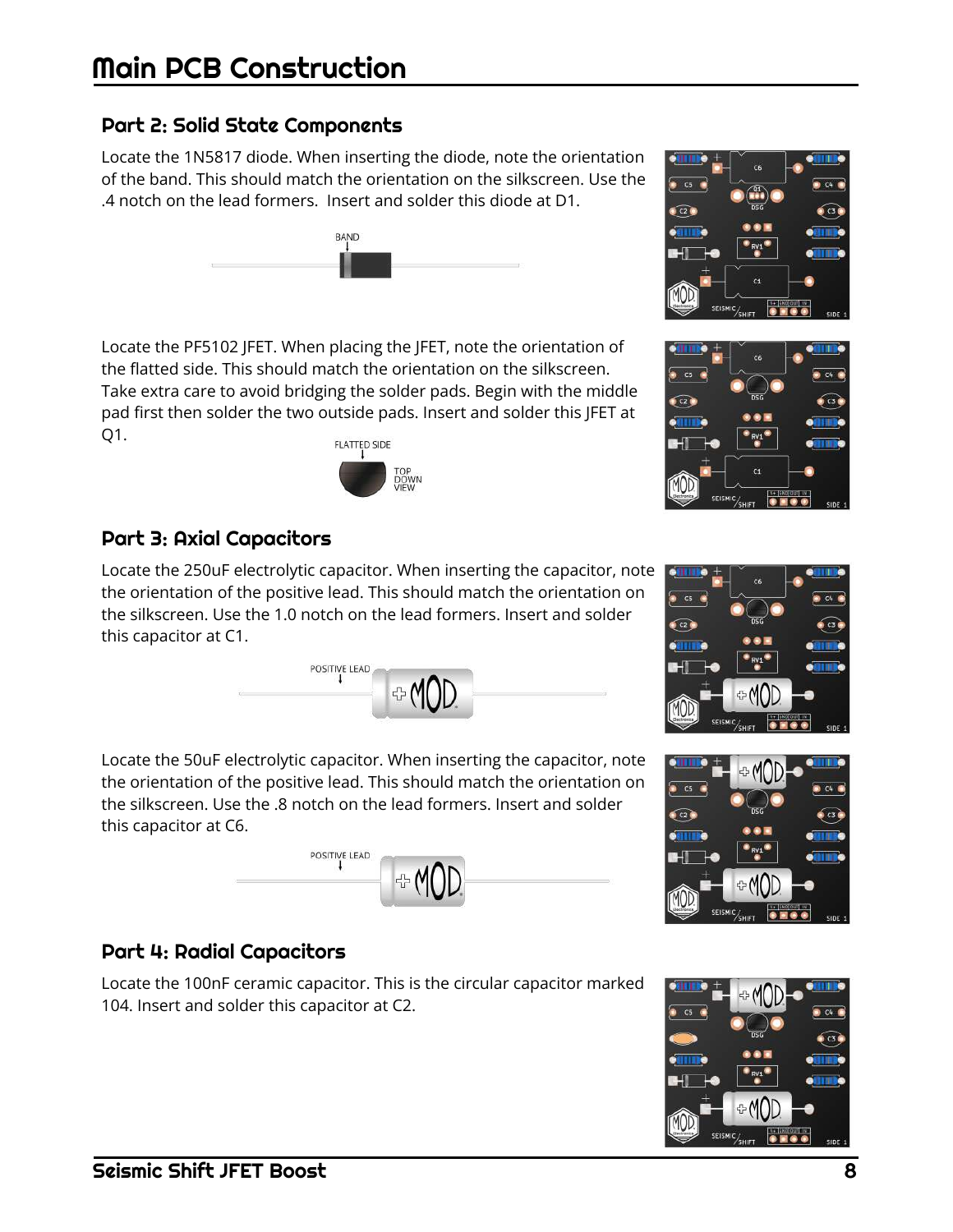#### Part 4: Radial Capacitors (cont.)

Locate the 100pF ceramic capacitor. This is the circular capacitor marked 101. Insert and solder this capacitor at C3.

Locate the 47nF film capacitor. This is the rectangular capacitor marked 473. Insert and solder this capacitor at C4.

Locate the 100nF film capacitor. This is the rectangular capacitor marked 104. Insert and solder this capacitor at C5.

#### Part 5: Potentiometers

Locate the 5KΩ 3296Y 25-turn trimmer. Insert and solder this trimmer at RV1.

Locate the B500KΩ 9mm potentiometer. Flip the PCB to show Side 2. When inserting the potentiometer, make sure that the two outside brackets are fully inserted and that the standoffs are flush with the PCB. Make sure the Q1 leads are neatly soldered and trimmed before placing. Insert and solder the potentiometer at RV2.









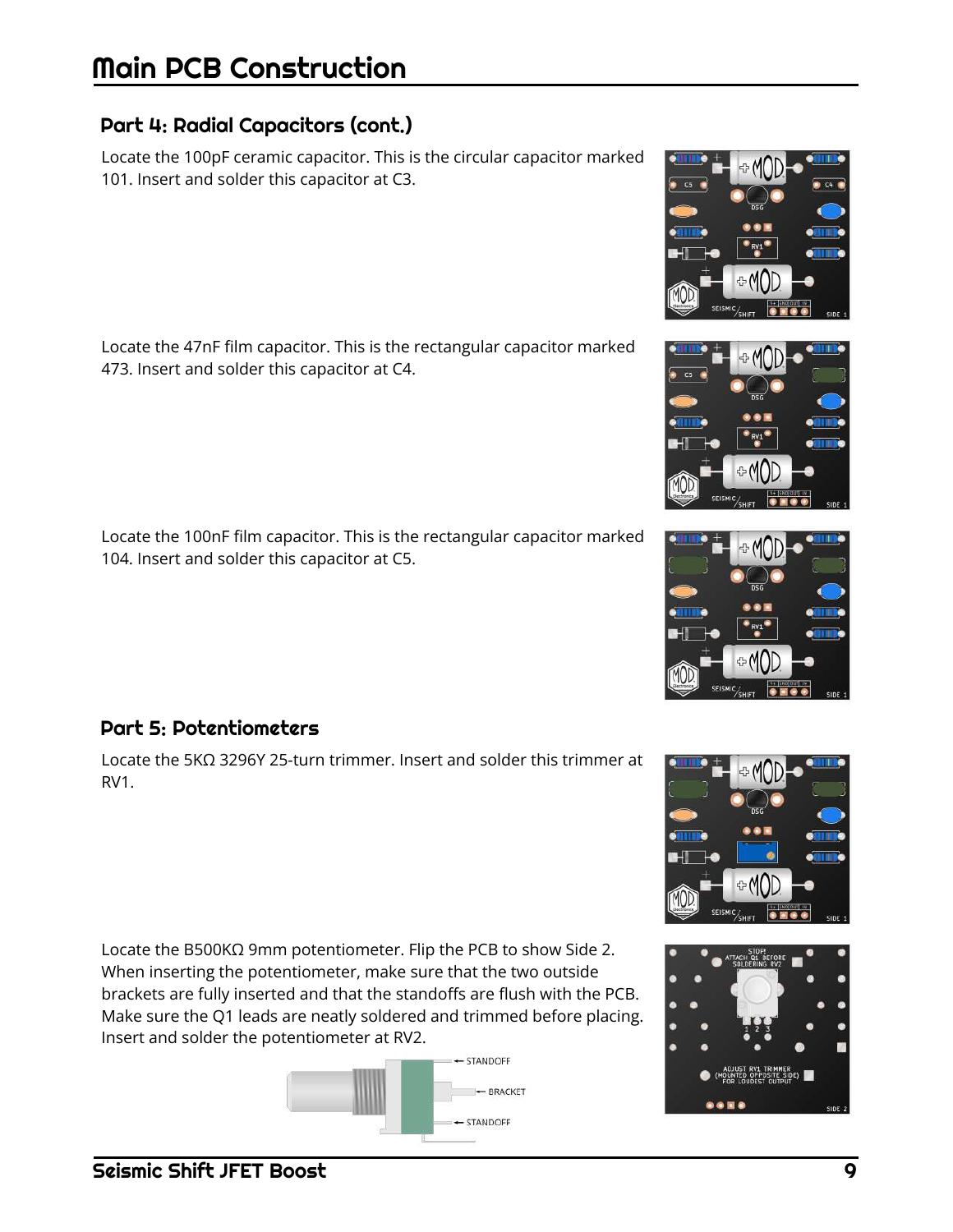# 3PDT PCB Construction and Enclosure Parts

Locate the 3PDT PCB. The following steps will cover the placement and soldering of all parts that are mounted on this PCB. Use the BOM and Parts List as references.

#### Part 1: Board-Mounted Components

Locate the 1KΩ resistor. Its color bands are brown, black, black, brown, brown. Insert and solder this resistor at R\_LED.

Locate the 3PDT footswitch. Flip the pcb to show side 2 and insert the footswitch into the 9 pin footprint. Solder all 9 pins to the PCB.

#### Part 2: Wire Preparation



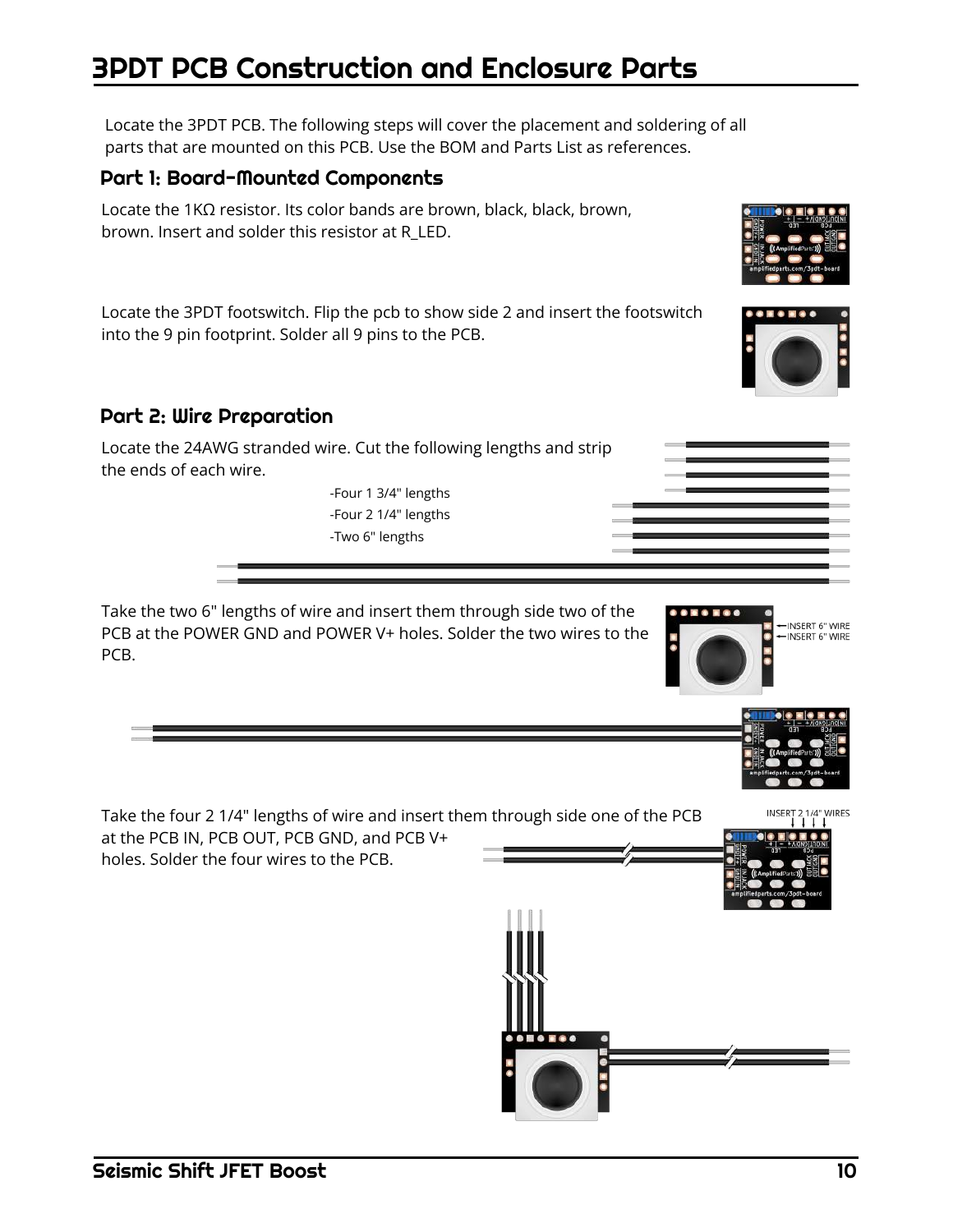# 3PDT PCB Construction and Enclosure Parts (cont.)

Locate the two 1/4" jacks. Solder the four 1 3/4" wires to the sleeve and tip of each jack.



#### Part 3: Mounting to the Enclosure

Locate the red LED, the lens, and 1590B enclosure. Insert the LED lens into the small hole directly above the large footswitch hole. Some force may be required. Slide the LED into the lens. The LED will lightly snap into place when fully inserted. Orient the LED so that the positive lead (longer lead) is on the left side of the enclosure and the negative lead (shorter lead) is on the right side when viewed from below.







 $-TIP$ 

Remove the mounting hardware from the 3PDT footswitch except for the serrated lock washer and chrome nut. Make sure that the chrome nut is threaded to the bottom of the footswitch bushing. Carefully guide the LED leads through the LED + and LED - holes while inserting the footswitch bushing through the footswitch mounting hole at the bottom of the enclosure. The positive lead goes through the LED + hole and the negative lead goes through the LED - hole. When fully inserted slide the black metal flat

washer over the bushing of the footswitch then use the black nut to secure the footswitch to the chassis. Once secured, check to make sure the LED leads are straight, that the LED is fully inserted into the lens and that the lens is flush to the exterior of the enclosure. Solder the LED to the PCB.



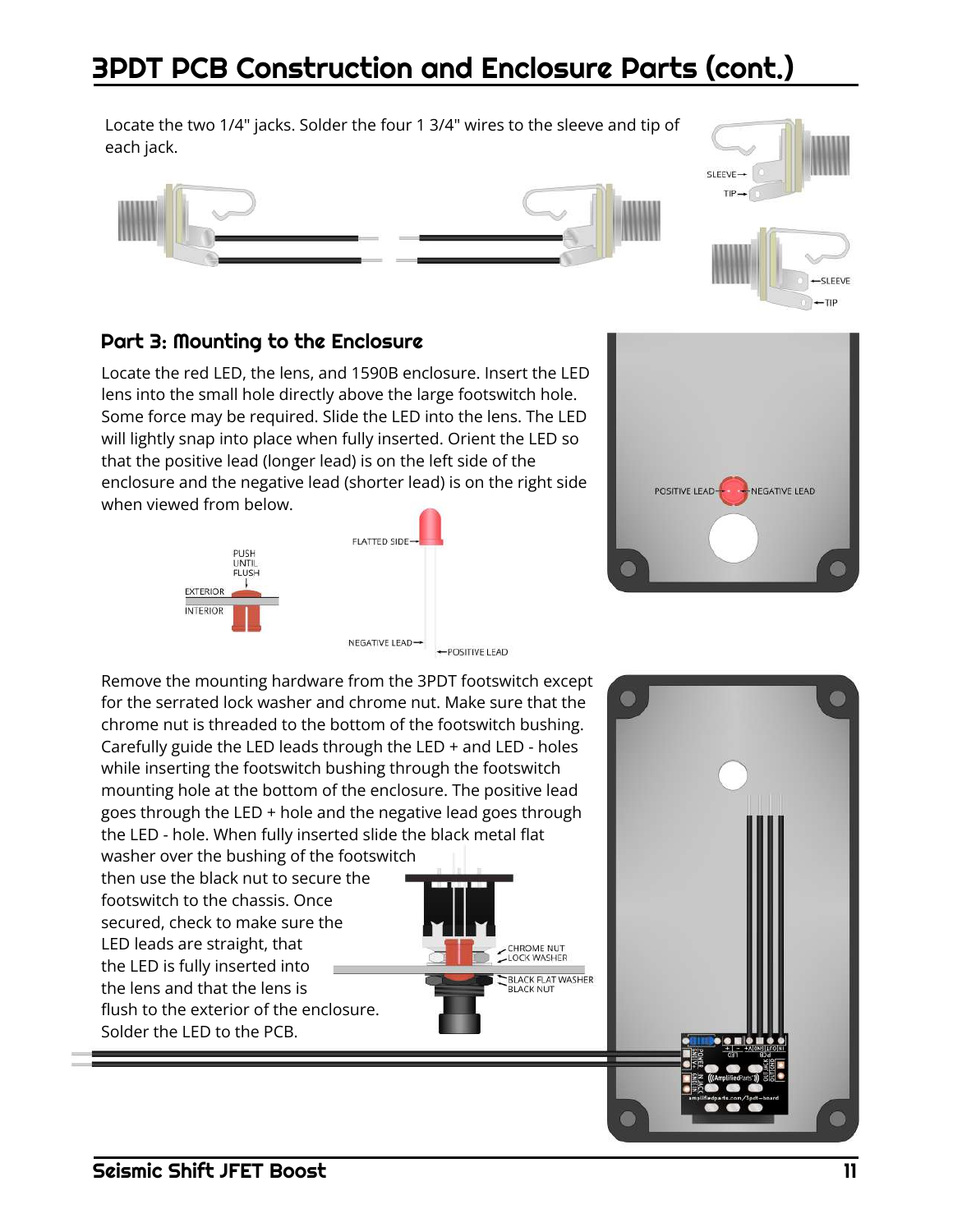# 3PDT PCB Construction and Enclosure Parts (cont.)

Locate the DC jack and mount it in the hole on the top side of the enclosure. Run the two 6" wires connected to the POWER GND and POWER V+ along the bottom left edge inside the enclosure then connect the V+ wire to the longer lug and the GND wire to the shorter lug. Solder both lugs.



Locate the two 1/4" jacks. Remove the nut and washer from each jack. Lift the PCB wires (IN, OUT, GND, and V+) away from the chassis so the two 1/4" jack mounting holes on the left and right sides of the chassis are easily accessed. Insert the jacks in each hole as shown to the right. Make sure that the POWER GND and POWER V+ wires connected to the DC jack are tucked beneath the left 1/4" jack. Slide the washer over the bushing and secure each jack with its nut. Check to make sure that the lower lug of each jack is not touching against the chassis. If so, slightly rotate the jack until it is fully clear of the chassis.



Using needle nose pliers:

- ‣Take the wire connected to the lower lug of the left jack (sleeve) and push it up through the IN JACK GND hole on the 3PDT PCB. Solder this wire onto the PCB.
- ‣Take the wire connected to the upper lug of the left jack (tip) and push it up through the IN JACK IN hole on the 3PDT PCB. Solder this wire onto the PCB.
- ‣Take the wire connected to the lower lug of the right jack (tip) and push it up through the OUT JACK OUT hole on the 3PDT PCB. Solder this wire onto the PCB.
- ‣Take the wire connected to the upper lug of the right jack (sleeve) and push it up through the OUT JACK GND hole on the 3PDT PCB. Solder this wire to the PCB.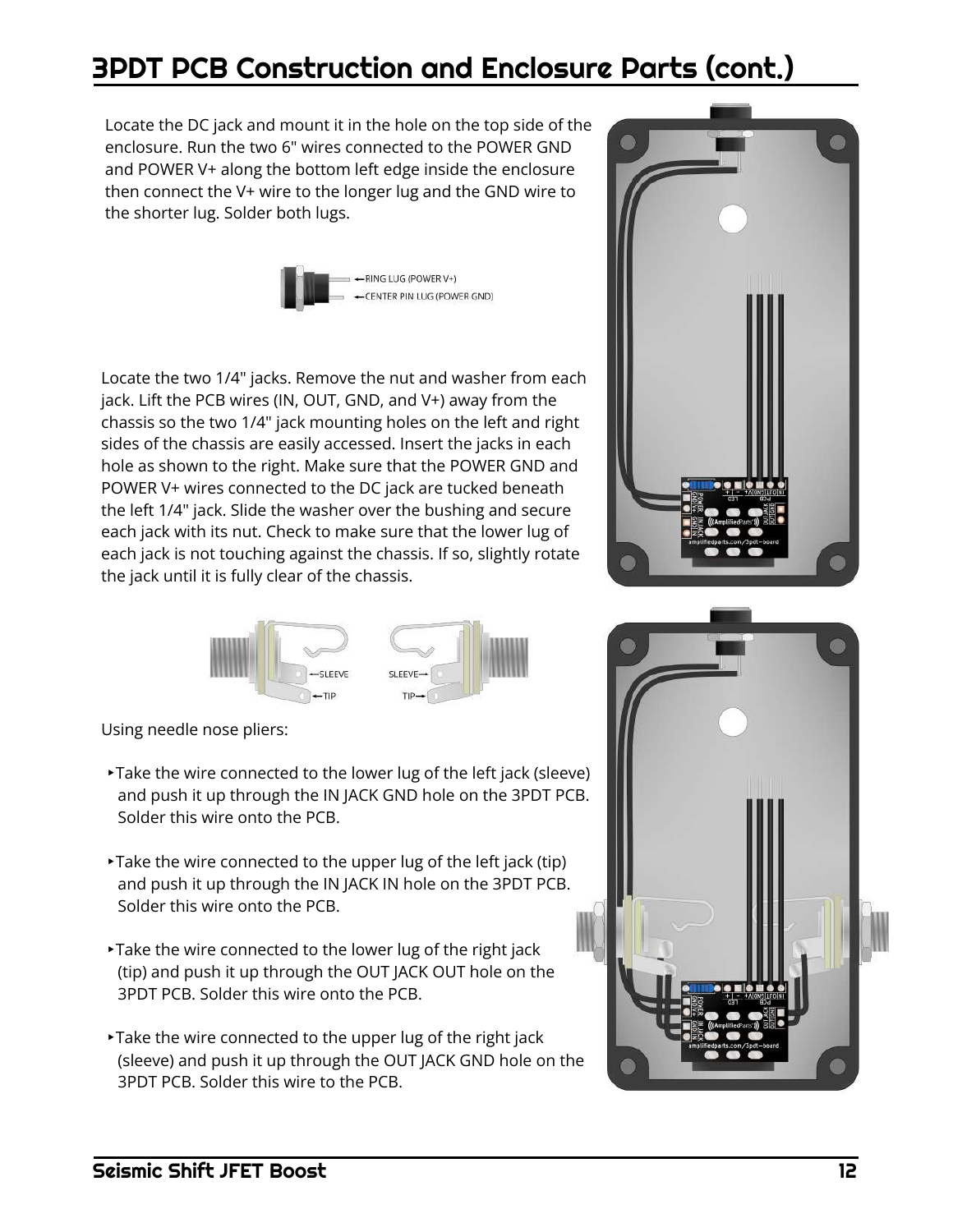# 3PDT PCB Construction and Enclosure Parts (cont.)

#### Part 4: Mounting The Main PCB

Remove the nut and washer from the 9mm pot mounted to the main PCB. Grip the small metal tab with a pair of pliers and gently rock the tab until it snaps off.

Before mounting the main PCB to the chassis connect the four remaining wires from the 3PDT PCB through side 1 of the main PCB.

- ‣PCB V+ connects to V+ on the main PCB.
- ‣PCB GND connects to GND on the main PCB.
- ‣PCB OUT connects to OUT on the main PCB.
- ‣PCB IN connects to IN on the main PCB.

Make sure that each wire is connecting straight across for each connection as shown in the image below. Solder the four wires to the main PCB.

Once the last four wires have been soldered, the main PCB can be mounted. Insert the potentiometer through the hole towards the top of the enclosure. If the longer lug of the DC jack is obstructing the main PCB, bend it away from the shorter lug of the DC jack until the main PCB can clear it. Slide the flat washer over the bushing and secure the pot with its nut. Make sure that the four wires connecting the two PCB's are positioned up and over the right 1/4" jack.

The pedal is nearly complete. Secure the knob to the pot's shaft. If installed correctly, the min and max rotational point of the knob should line up with the edges of the red triangular section. Leave the back plate off for now since the trimmer still needs to be calibrated.









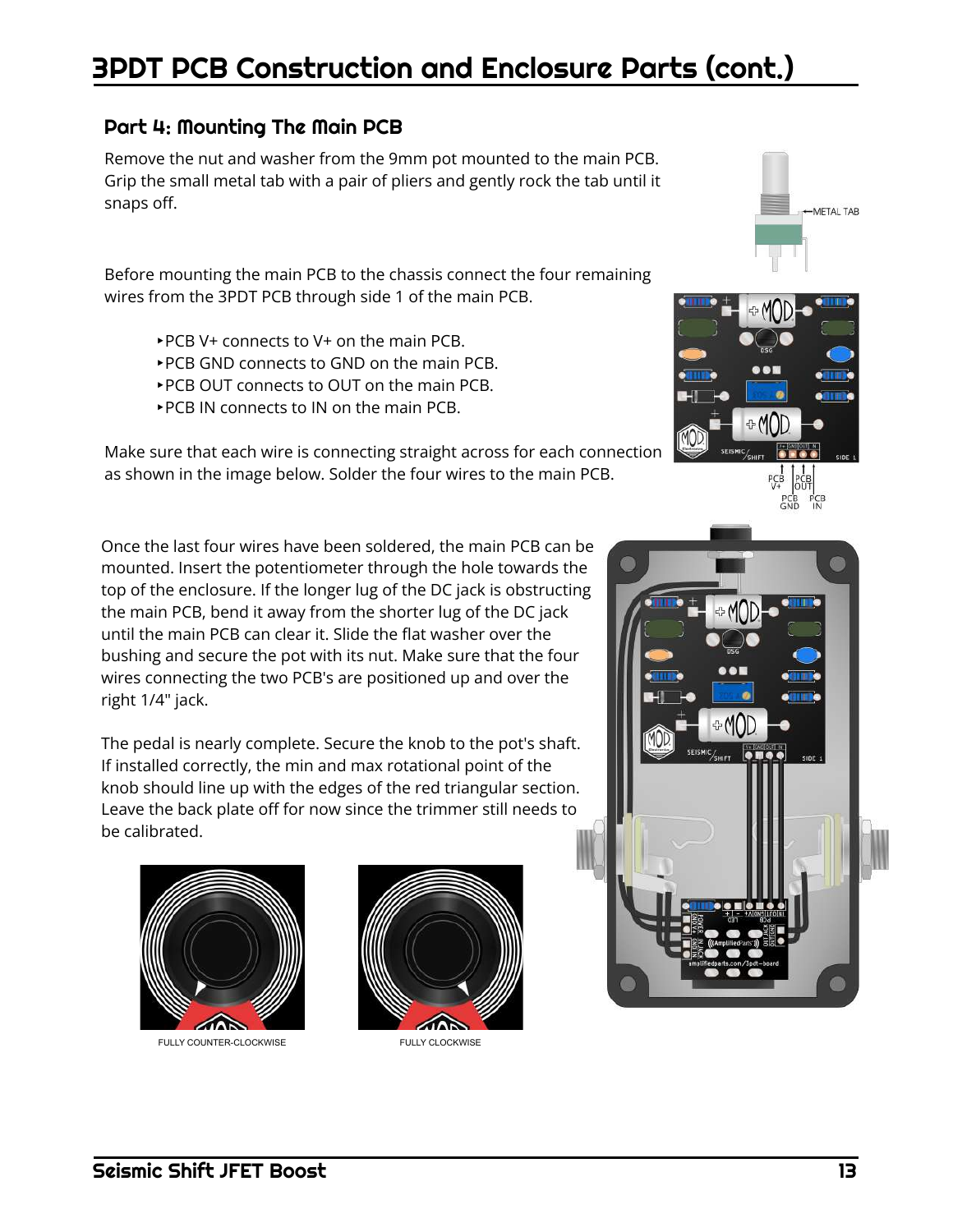#### Calibrating By Ear

Locate the 5KΩ trimmer on the main PCB. With a small flat head screwdriver rotate the trimmer fully clockwise. This is a 25 turn trimmer. A quiet clicking sound will occur once the end has been reached.



Plug a guitar into the pedal's input and connect the output to an amp or other device for listening. Plug a 9VDC center negative power supply into the DC jack. Engage the effect with the footswitch and set the volume knob for a clean sound. Avoid overdriving the amp with the pedal. You may need to lower the volume knob during the calibration process to avoid clipping or overdriving in the amp.

Strum an open string and begin adjusting the trimmer counter-clockwise. Try to keep a consistent volume with your strumming hand. As the trimmer is rotated counter-clockwise the volume will slowly increase in the pedal.





Keep rotating until the volume begins to decrease. Once the decrease occurs, start rotating the trimmer clockwise and try to dial in the loudest clean signal. This does not need to be exact and if you prefer the sound in one direction or the other feel free to leave it as is. The pedal cannot be harmed by setting the bias differently than intended.

#### Calibrating w/ Scope and Signal Generator

Adjusting the trimmer using an oscilloscope and signal generator will follow a similar procedure as tuning by ear. Send a sine wave to the input of the pedal. Make sure the signal is low enough to not cause clipping in the pedal. ~50mV RMS works well. Attach the oscilloscope to the pedal's output.

Set the trimmer to the fully clockwise position. Connect the power supply and engage the effect with the footswitch. Adjust the volume knob and oscilloscope to get a stable image of the waveform.

The signal should look similar to the image in fig. 1. This means that the bias is too low. Adjust the trimmer counter-clockwise until it reaches a near-perfect sine wave like fig. 2. This will coincide with the largest peak to peak setting for the trimmer. If the signal begins to look like fig. 3, the bias is too high and the trimmer should be rotated clockwise.